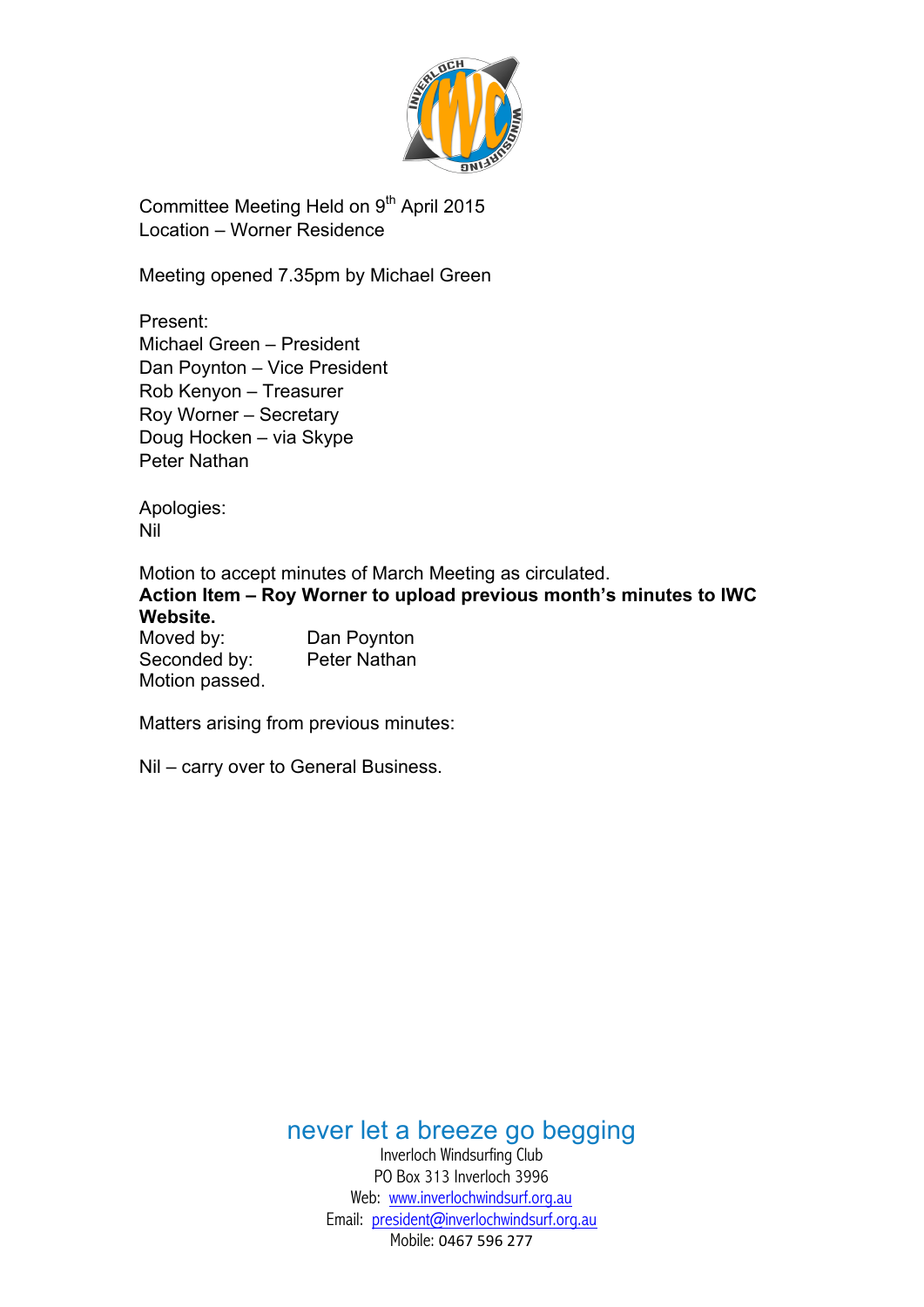

### Correspondence:

#### Correspondence in:

| 3/3/15 Louise Bricknall                       | Peter Nathan                                               | Joining Viber Wave Group                                    |  |  |
|-----------------------------------------------|------------------------------------------------------------|-------------------------------------------------------------|--|--|
| 4/3/15 Brendan O'Brien                        | Mick Green                                                 | Thank you for Lessons                                       |  |  |
| 5/3/15 Sam Watson (YV)                        | <b>IWC</b>                                                 | Membership Protection Policy Update & AED Initiative        |  |  |
| 6/3/15 Sam Watson (YV)                        | <b>IWC</b>                                                 | Reminder: Half Yearly General Meeting                       |  |  |
| 11/3/15 Ron Paice (Rotary Inverloch)          | Mick Green                                                 | Offer of Support with Council Based Projects                |  |  |
| 16/3/15 Festival of Sails                     | <b>IWC</b>                                                 | <b>Expressions of Interest Request</b>                      |  |  |
| 16/3/15 Kim Norris (GippSport)                | <b>IWC</b>                                                 | Liquor Licensing Club Seminar                               |  |  |
| 17/3/15 Mark Lindsay (Bass Coast Shire)       | <b>IWC</b>                                                 | <b>IWC Presentation Follow-Up</b>                           |  |  |
| 19/3/15 Ravinder Mansfield (Bass Coast)       | Mick Green                                                 | WoW Participant Registration                                |  |  |
| 19/3/15 Sam Watson (YV)                       | Mick Green                                                 | Women & Girls In Sailing - Developing Future Female Leaders |  |  |
| 19/3/15 Deirdre Griepsma - Bass Coast Council | Mick Green                                                 | Windsurfing & Waterways Management                          |  |  |
| 25/3/15 Elisha Keating (YV)                   | <b>IWC</b>                                                 | Copy of Half Yearly General Meeting Minutes                 |  |  |
| 26/3/15 Gene Parini (GippSport)               | Mick Green                                                 | First Aid Training                                          |  |  |
| 7/4/15 Vic Hensley                            | <b>IWC</b>                                                 | BoatBrat.com                                                |  |  |
| 8/4/15 Glenn Matthews                         | Dan Poynton<br>Compass Award / Kids Try Windsurfing Events |                                                             |  |  |
| 09/04/15 Australia Post                       | <b>IWC</b>                                                 | Renewal of Post Office Box                                  |  |  |

#### Correspondence out:

| 3/3/15 Mick Green   | Peter Johnston                      | <b>WoW Promotion</b>                          |  |  |
|---------------------|-------------------------------------|-----------------------------------------------|--|--|
| 10/3/15 Mick Green  | Fei Peng & Lou Bricknell            | <b>WoW Promotional Material</b>               |  |  |
| 11/3/15 Mick Green  | Rotary Inverloch                    | IWC Windsurfing Presentation - Copy of Slides |  |  |
| 12/3/15 Mick Green  | <b>IWC Members</b>                  | The Lucky Gust - Edition 10 March 2015        |  |  |
| 17/3/15 Dan Poynton | Mark Lindsay (Bass Coast Shire)     | <b>IWC Council Briefing Follow-Up</b>         |  |  |
| 17/3/15 Dan Poynton | <b>IWC Members</b>                  | <b>IWC Freerace Series Postponed</b>          |  |  |
| 19/3/15 Mick Green  | Tony Smith                          | Request to loan Kids Rigs                     |  |  |
| 19/3/15 Mick Green  | Deirdre Griepsma (Bass Coast Shire) | Windsurfing & Waterways Management            |  |  |
| 23/3/15 Mick Green  | <b>WoW Participants</b>             | WoW Event Update                              |  |  |
| 1/4/15 Mick Green   | <b>IWC Members</b>                  | The Lucky Gust - Edition 11 April 2015        |  |  |
| 6/4/15 Mick Green   | Diana Lee                           | Request for Contact Details: Louise Bricknall |  |  |
| 9/4/15 Mick Green   | Sam Watson (YV) & Gavin Wall (YV)   | WoW Event Report                              |  |  |

Media: Nil

Motion to accept Correspondence & Media as tabled.<br>Moved by: Mick Green Mick Green<br>Rob Kenyon Seconded by: Motion passed.

never let a breeze go begging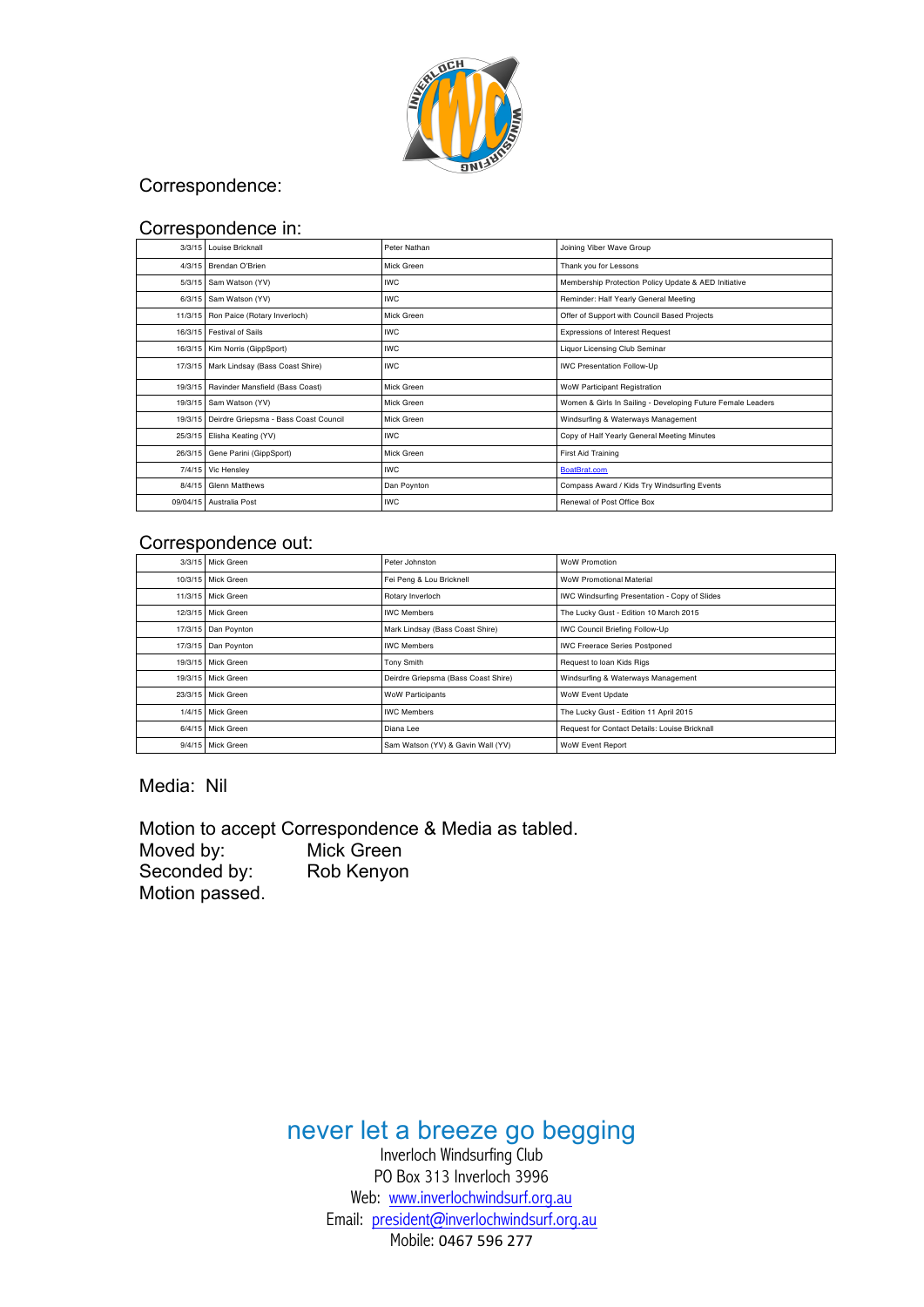

Agenda Items:

Longboard Day

Sunday  $26^{th}$  April 2015 – similar format to previous years, with Mick to promote event and rules via Lucky Gust, to encourage members to use Lucky Gust and website etc.

Each committee member encouraged to have a team, Warwick Lee and some other important guests to be invited. May also promote via YV and WV channels, as we have received guests from these to prior events.

### Season Closer

Still looking at the end of May. Mick has been considering contacting the Rotary group to assist in catering, with funds to be donated to a project of their choice.

Fundraising on the night – Committee agreed that fundraising could be done on the night. Dan Poynton showcased the Australian Sports Foundation website, which functions as a web based donation site, that provides a Tax Donation receipt to anyone who donates.

Dan to draft a suggested approach to use for this years event. Tickets should remain at last years price, with some costs to be covered by the club. Tickets to be on pre-sales only to encourage numbers.

Roy Worner to arrange a few rounds of Trivia, scaled down version of last year.

Awards – Club Member of The Year

Mick Green nominated Jayden Matthews – Committee endorsed this selection.

Doug Hocken also suggested several other members who have constantly encouraged and attended; Debbie Whitehouse, Ern Gal.

Rob Kenyon suggested Josh & Joel Worner, with Peter Nathan suggesting Natasa Worner.

Rob Kenyon suggested Roy Worner and Dan Poynton.

Mick Green also wants to institute a Presidents Award this year, and will award this at his discretion. Mick also encouraged committee to consider introducing Patrons, perhaps in the coming years – or when we obtain a Clubouse, to recognize the works both financial & non of our members.

Michael Green – Foundation 49 Grant; This is a group set up to specifically target and assist Mens Health. \$2200 to run any event that supports Social Groups. Perhaps we could team up with the Angling Club to co-host an event.

# never let a breeze go begging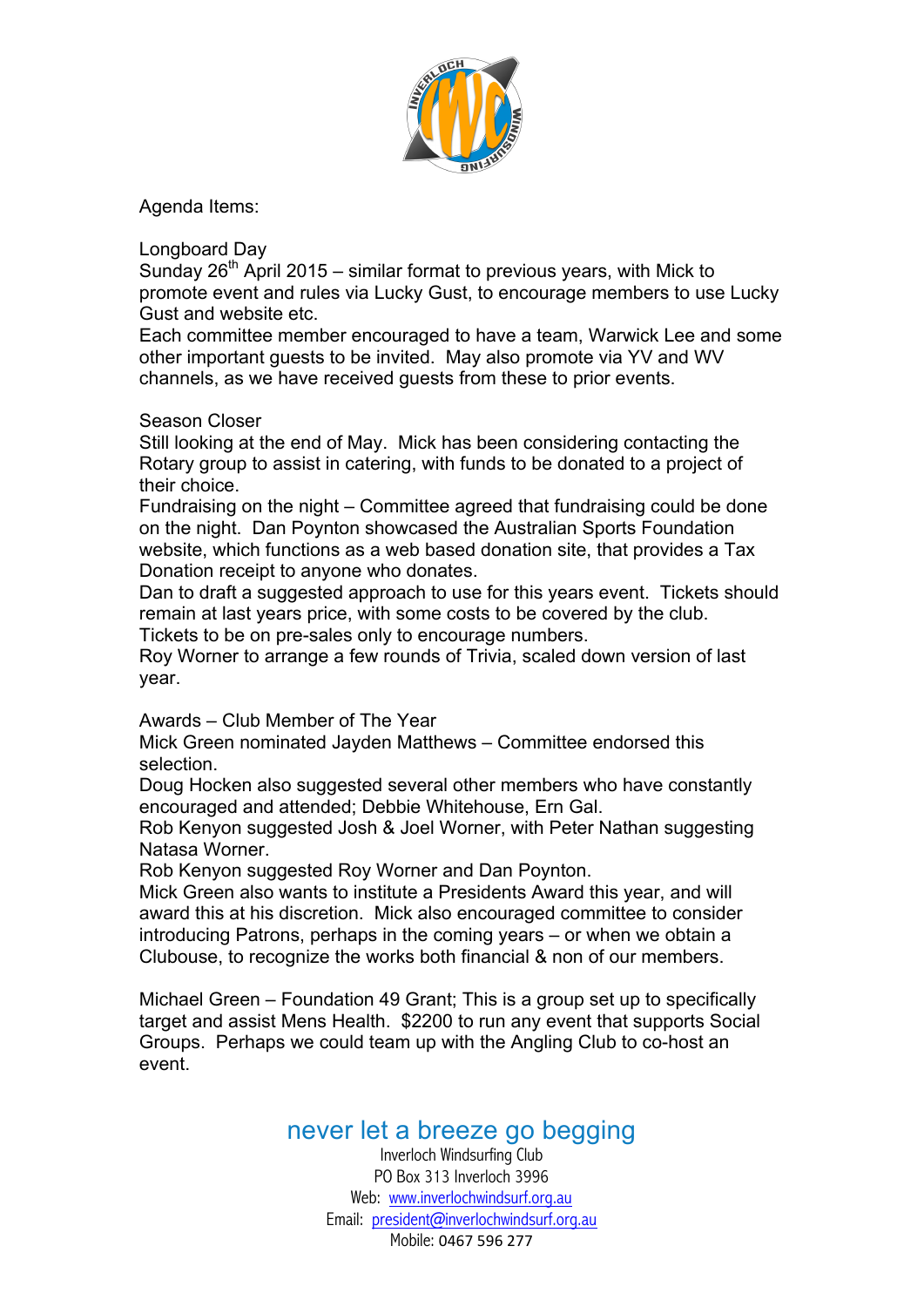

Dan Poynton commented on a local initiative for Big Mens BBQ, currently running in Warragul.

Mick Green will continue discussions with Bass Coast Shire Health Contact **Officer** 

Michael Green – WoW Comment / Feedback; Mick has received some great feedback from participants on the day. There were 3 membership signups including one family, several requests for social contact with Lou & Fei. There was an interesting mix of attendee's, most not from the club and many travelled some distance.

Mick also sent a report to YV outlining the success of the even, also in terms of the training standards and the use of new training techniques from YV. Positive comments regarding the catering as well.

#### Dan Poynton – www.tidyclub.com

General discussion and review of the tidyclub system. Lots of positive outcomes could be achieved, savings against using current Paypal for member costs.

User acceptance testing / demo to be initiated.

Dan Poynton via Glenn Matthews – Compass Award / Kids Try Windsurfing Events; Jayden Matthews approached Dan Poynton recently, and advised he is undertaking the Compass Award (similar to Duke of Ed). Jayden requested support for an event to be coordinated. Committee agrees to support Jayden in an event.

Doug Hocken will send an existing template, for Jayden to use as an Event Planning Guide.

www.boatbrat.com - Committee has reviewed their offering, and remain cautious as to the privacy issues. We will just leave out listing with the 'free listing offering'. Mick also forwarded to YV to see if any other clubs are using?

Roy Worner – IWC AGM – Please remember this event in the end of the year, perhaps we could align this with a season opener event to encourage attendance.

never let a breeze go begging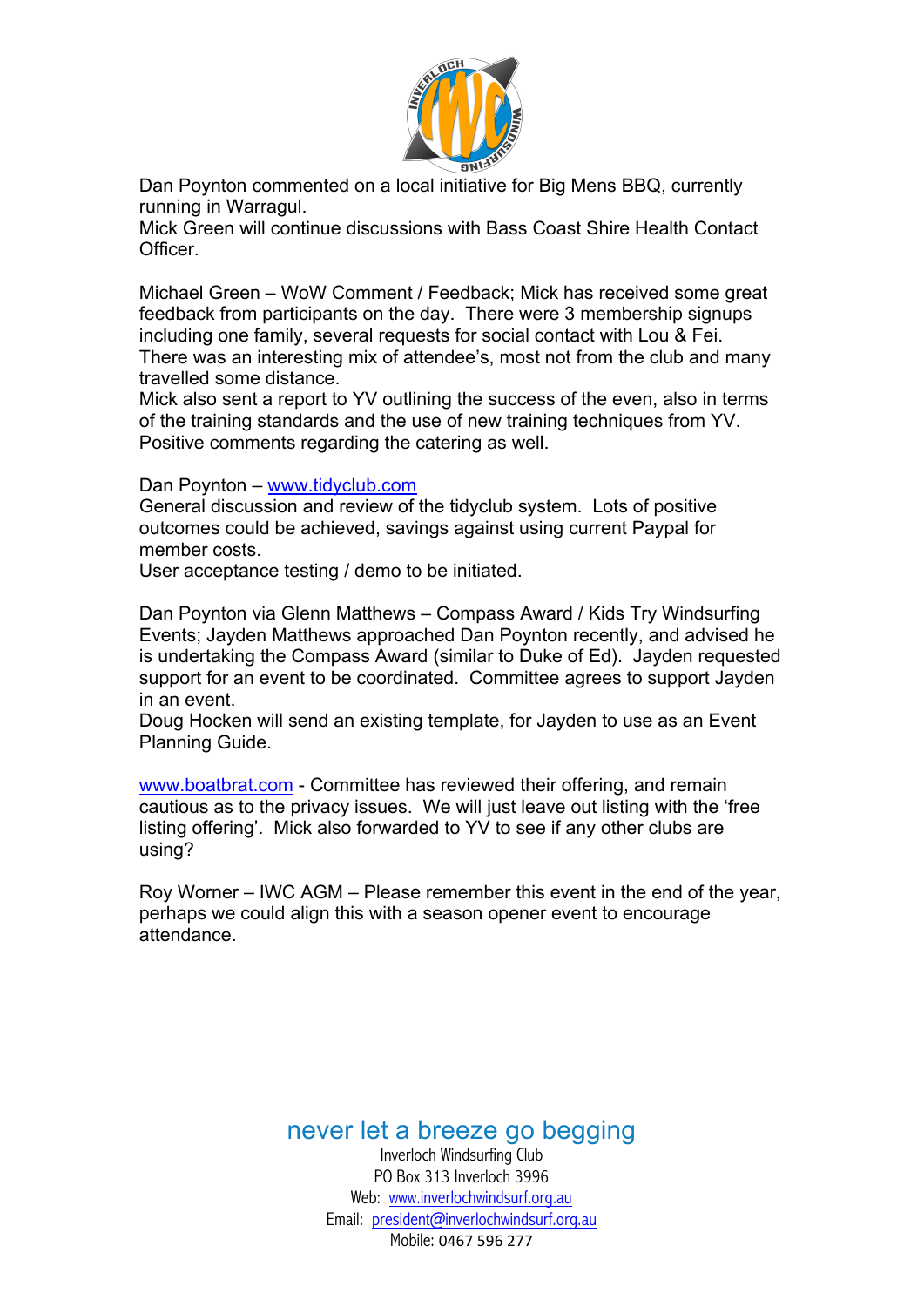

Reports:

Presidents Report – Michael Green Carried over to General Business.

Vice-Presidents Report – Dan Poynton Community Grant – Opens next week  $14<sup>th</sup>$  April and we have submitted to Council accordingly.

The Inverloch Historical Society amongst others, are looking for a new home as well as us. Council may look at meeting with representatives from several clubs, to open discussions.

Active Clubs Grant, recipients should be notified this month – we remain hopeful of a positive outcome.

never let a breeze go begging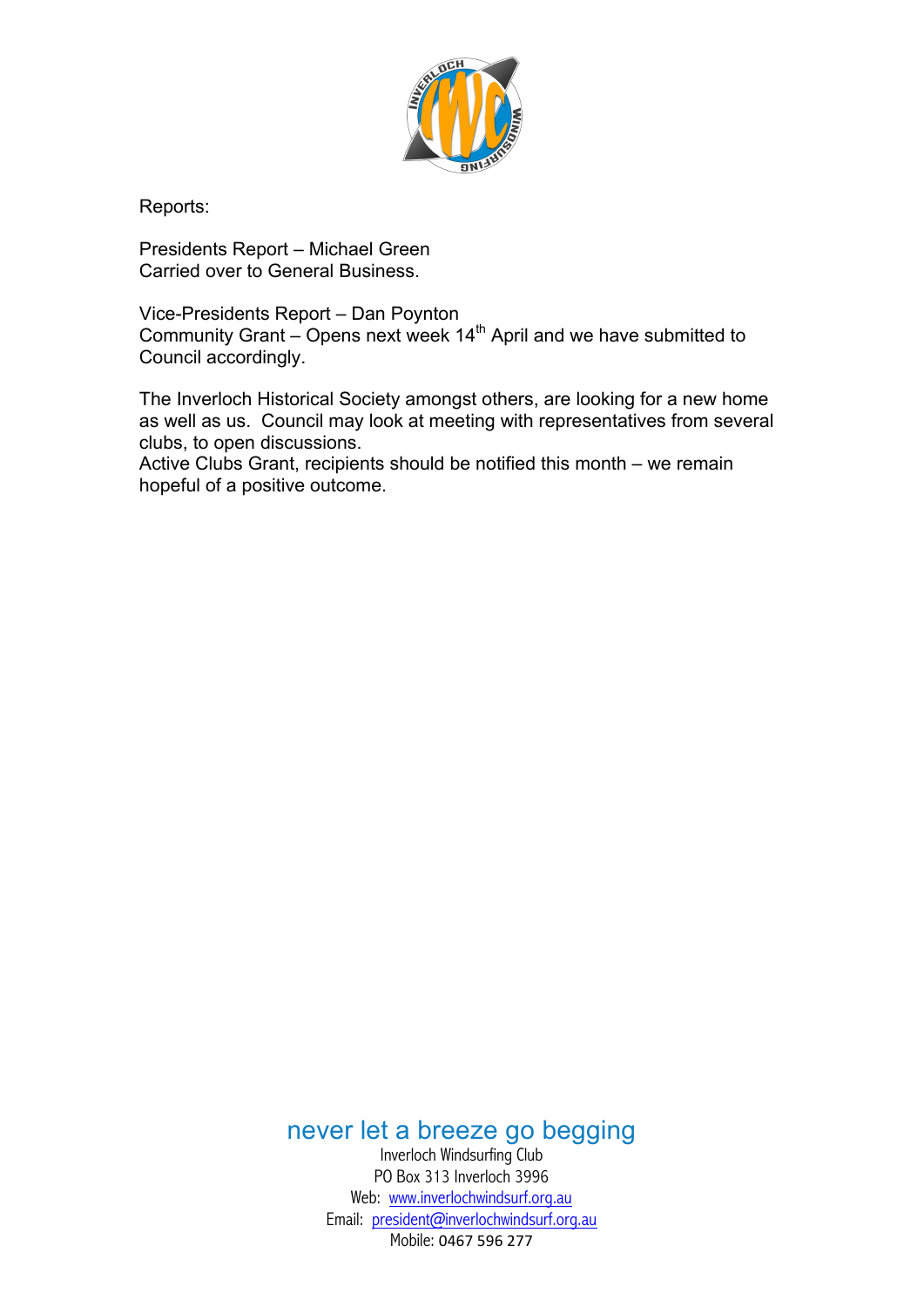

# Treasurers Report – Rob Kenyon **Bendigo e-banking**

**Account History - Results** 

|             |                                                                               |                           | Sorted: Most Recent First V |                |  |
|-------------|-------------------------------------------------------------------------------|---------------------------|-----------------------------|----------------|--|
|             | Account: 143090116 - Statement Account - (1601)                               |                           | <b>Current Balance:</b>     | \$2,171.61     |  |
|             | Period: All days this month                                                   | <b>Available Balance:</b> | \$2,171.61                  |                |  |
| Date        | <b>Description</b>                                                            | <b>Withdrawals</b>        | <b>Deposits</b>             | <b>Balance</b> |  |
| 02-Apr-2015 | 0089387943MICHAEL GR:<br><b>PAY ANYONE:</b><br>BBL125162933WOW REIMBURSEMENT  | \$68.44                   |                             | \$2,171.61     |  |
| 02-Apr-2015 | <b>DEPOSIT - CASH:</b><br><b>WOW</b>                                          |                           | \$270.00                    | \$2,240.05     |  |
| 02-Apr-2015 | <b>DEPOSIT - CASH:</b><br><b>VANUATU</b>                                      |                           | \$40.10                     | \$1,970.05     |  |
| 02-Apr-2015 | 0089355210R & N WORN:<br>PAY ANYONE:<br>ANZ191020345WOW FOOD REIMB.           | \$122.64                  |                             | \$1,929.95     |  |
| 01-Apr-2015 | <b>TRANSACTION FEES CHARGED:</b><br><b>TRANSACTION FEES CHARGED 03/15</b>     | \$0.00                    |                             | \$2,052.59     |  |
| 26-Mar-2015 | 0089090857RPS:<br><b>PAY ANYONE:</b><br>NAB049331804IWC FOR GO 171L           | \$295.00                  |                             | \$2,052.59     |  |
| 25-Mar-2015 | 0089024336RPS:<br><b>PAY ANYONE:</b><br>NAB049331804IWC FOR GO 171L           | \$1,000.00                |                             | \$2,347.59     |  |
| 23-Mar-2015 | DAVID WEBB WARE:<br><b>PAY ANYONE:</b><br>K & D R WEBBWARE & 0088929827       |                           | \$85.00                     | \$3,347.59     |  |
| 10-Mar-2015 | 0088471548D&S HOCKEN:<br><b>PAY ANYONE:</b><br>NAB477868309STEVE PARKER REIMB | \$175.00                  |                             | \$3,262.59     |  |
| 04-Mar-2015 | <b>DONATION CHRIS KNI:</b><br><b>DIRECT CREDIT:</b><br>CK 0584430931          |                           | \$20.00                     | \$3,437.59     |  |
| 01-Mar-2015 | <b>TRANSACTION FEES CHARGED:</b><br><b>TRANSACTION FEES CHARGED 02/15</b>     | \$0.00                    |                             | \$3,417.59     |  |

### Membership Report – Peter Nathan

2 new memberships pending, to be uploaded to Fox.

Lucky Gust promotion soon to remind members of upcoming renewal, with a stand alone email to all members individually.

Discussion took place regarding allowing greater than 12 months, to allow for insurance cover and membership fee's etc. Committee agrees to allow late season signups to have greater than 12 months membership free, on the basis the membership signup is after the last scheduled IWC event. Discussion regarding maintaining fee structure for next year, committee

endorsed to keep fee's as expiring.

Whereami? Has grown to 53 participants.

## never let a breeze go begging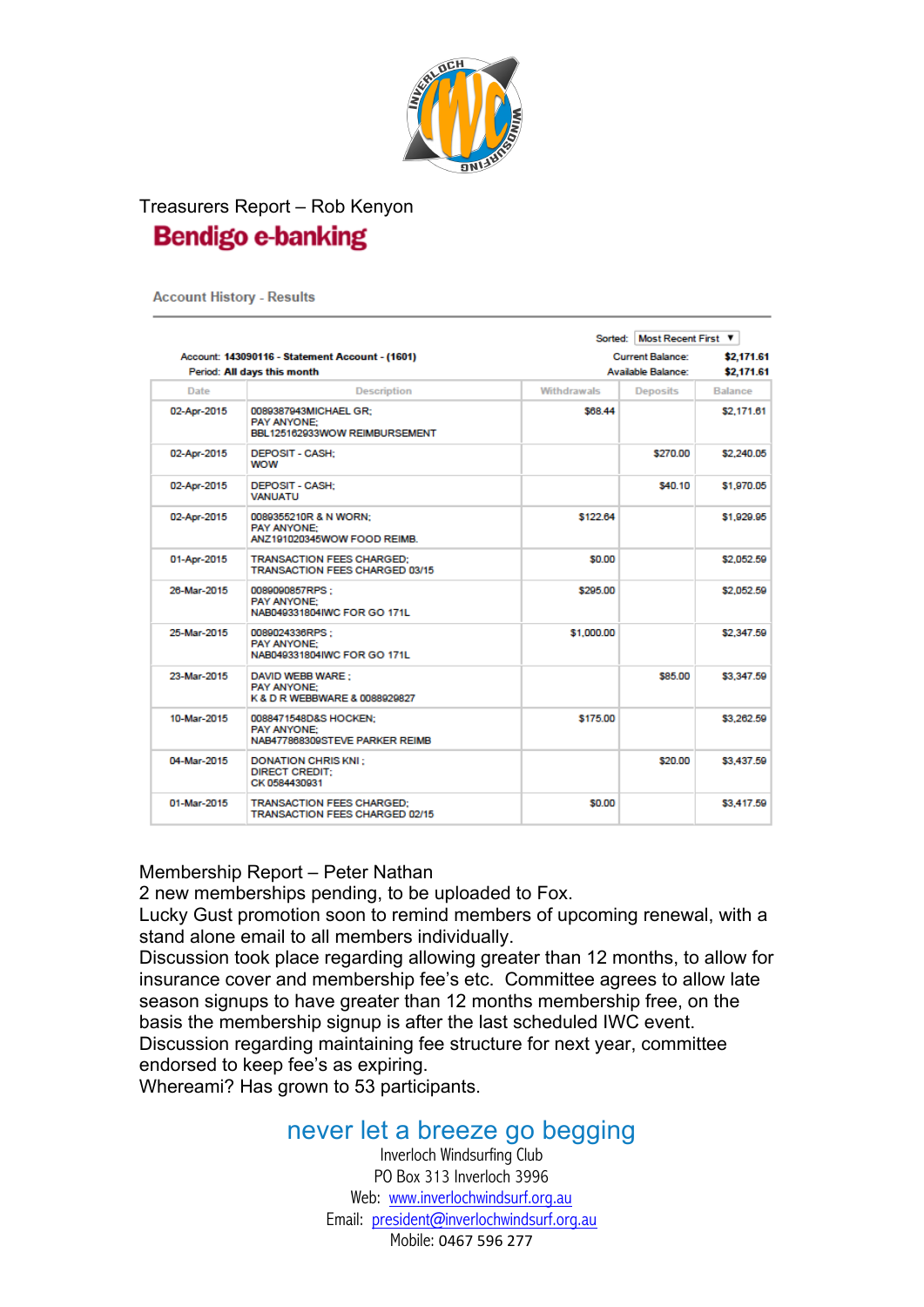

### Training Report – Roy Worner

WoW Training Feedback – Thank you to all those members who assisted on the day. Great results were achieved as we continue to implement the YA Training Syllabus.

Lucky Tip – I would like to have a Lucky Tip for each edition of The Lucky Gust, as we discussed last month could committee please nominate a few tips to me, for compilation and release. Perhaps members could remember those 'aha' moments, or things they feel others could benefit from.

Motion to accept Reports as presented. Moved by: Mick Green Seconded by: Dan Poynton Motion passed.

General Business:

Roy Worner raised a recent incident involving a sailboarder who caused a fisherman concern, whilst sailing into a No Boating Zone. This sailor thought that they were 'not a boat' and the No Boating Zone,

### **\*\*Action Item: Mick suggested that contact be made with local Water Police contact. Roy Worner to see if there is any mention in the VZOR.**

Doug Hocken – Allride Damage, as we haven't heard anything in regards to this matter, do we presume that the matter has been reconciled ? Dan Poynton suggested we contact Guy Cribb to confirm first. Doug to contact Guy and cc Corro.

Doug Hocken – At the WoW event, there was a discussion regarding opportunities for IWC to become an outlet of retail goods. Is this something that we want to consider, especially given the recent closure of RPS etc. Discussion took place regarding the support of retailers to IWC, and viceversa.

### Web String Search Results:

Top 16 of 16 Total Search Strings

| #              | <b>Hits</b>   | <b>Search String</b> |                                     |
|----------------|---------------|----------------------|-------------------------------------|
| 1              | 6             | 20.69%               | inverloch windsurfing club          |
| 2              | 4             | 13.79%               | windsurfing inverloch               |
| 3              | 3             | 10.34%               | inverloch sailing club              |
| $\overline{4}$ | $\mathcal{P}$ | 6.90%                | best windsurfing spots in australia |
| 5              | $\mathcal{P}$ | 6.90%                | inverlochwindsurf                   |
| 6              |               | 6.90%                | tips for sup sail                   |
|                |               |                      |                                     |

## never let a breeze go begging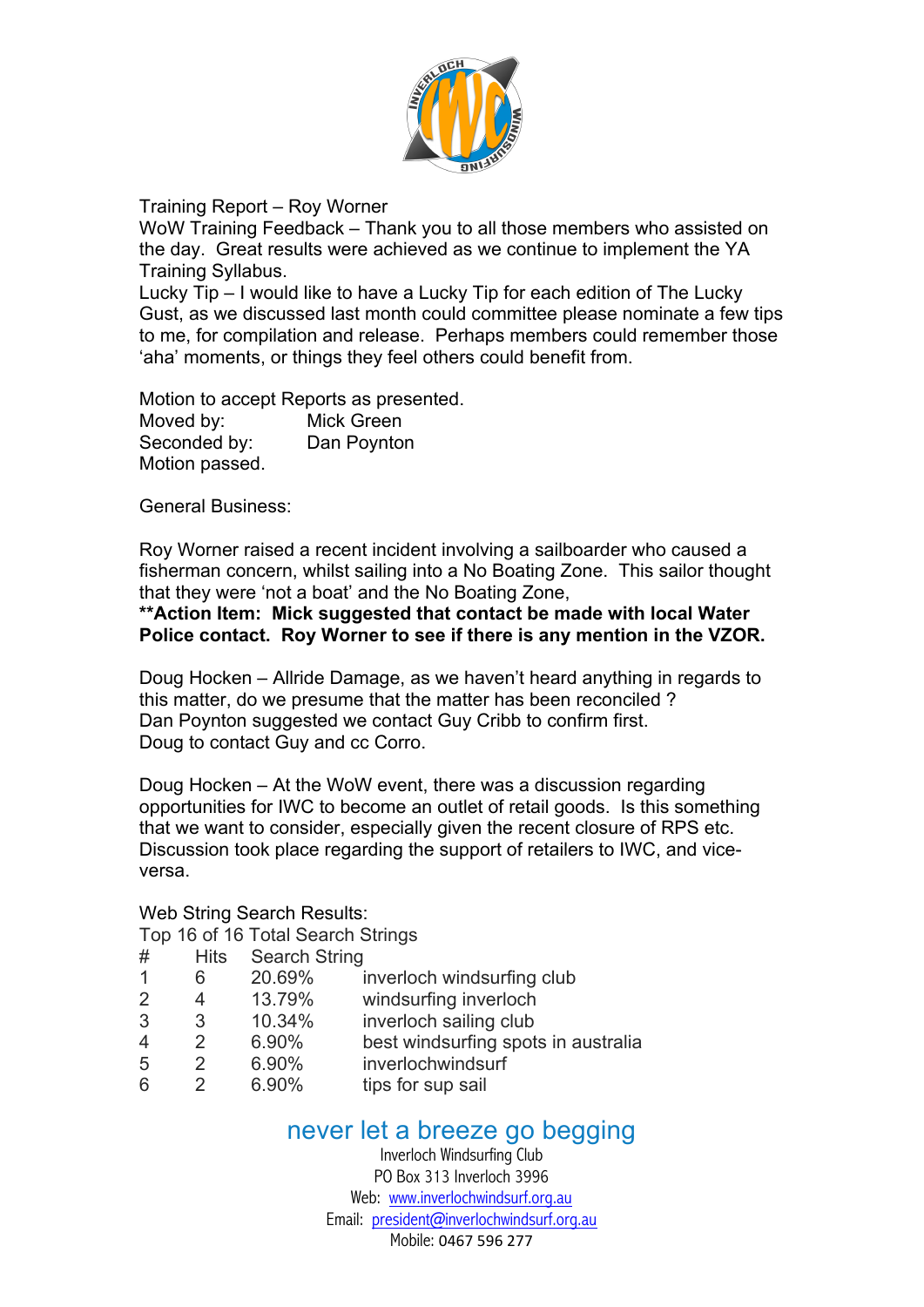

| 7  |            | 3.45% | 2038/rk=0/rs=anghvvby5irgu9pce3dmdmu1e4e- |
|----|------------|-------|-------------------------------------------|
| 8  | 1          | 3.45% | 299/rk=0/rs=aargbeskpt.zo6do7le3avfhaco-  |
| 9  | 1          | 3.45% | core windsurfer facebook                  |
| 10 |            | 3.45% | hazelwood pondage                         |
| 11 |            | 3.45% | inverloch wind surfing                    |
| 12 |            | 3.45% | inverloch wind surfing next try day       |
| 13 |            | 3.45% | inverloch windsurfing forecast            |
| 14 |            | 3.45% | melbourne jp fusion aup                   |
| 15 | 1          | 3.45% | windsurfer one design for sale au         |
| 16 |            | 3.45% | windsurfing in inverloch                  |
|    | Web Stats: |       |                                           |

## Web Stats.<br>Summary by Month

Generated 08-Apr-2015 23:01 AEST



| <b>Summary by Month</b> |                  |              |              |                       |              |               |               |              |              |             |
|-------------------------|------------------|--------------|--------------|-----------------------|--------------|---------------|---------------|--------------|--------------|-------------|
|                         | <b>Daily Avg</b> |              |              | <b>Monthly Totals</b> |              |               |               |              |              |             |
| Month                   | Hits             | <b>Files</b> | <b>Pages</b> | <b>Visits</b>         | <b>Sites</b> | <b>KBytes</b> | <b>Visits</b> | <b>Pages</b> | <b>Files</b> | <b>Hits</b> |
| Apr 2015                | 4350             | 3865         | 862          | 343                   | 1503         | 2835497       | 2751          | 6903         | 30924        | 34801       |
| Mar 2015                | 3300             | 2781         | 816          | 407                   | 4887         | 8780032       | 12622         | 25317        | 86221        | 102318      |
| <b>Feb 2015</b>         | 3038             | 2695         | 620          | 325                   | 3469         | 12295053      | 9113          | 17362        | 75464        | 85086       |
| <b>Jan 2015</b>         | 4112             | 3453         | 1046         | 482                   | 4898         | 15748728      | 14964         | 32426        | 107048       | 127485      |
| Dec 2014                | 3589             | 2882         | 1169         | 655                   | 5825         | 4302271       | 20310         | 36258        | 89345        | 111267      |
| Nov 2014                | 3353             | 2489         | 1283         | 769                   | 3938         | 3154417       | 23098         | 38516        | 74675        | 100612      |
| Oct 2014                | 3005             | 2375         | 1068         | 511                   | 3536         | 3032195       | 15868         | 33116        | 73625        | 93170       |
| Sep 2014                | 3898             | 1765         | 781          | 369                   | 10161        | 2679769       | 11090         | 23430        | 52977        | 116949      |
| Aug 2014                | 2012             | 1550         | 816          | 403                   | 3238         | 2219487       | 12496         | 25296        | 48073        | 62388       |
| Jul 2014                | 1820             | 1501         | 638          | 273                   | 2547         | 1999559       | 8493          | 19806        | 46549        | 56435       |
| Jun 2014                | 1607             | 1318         | 464          | 246                   | 3822         | 1963042       | 7405          | 13922        | 39562        | 48213       |
| May 2014                | 1547             | 1286         | 381          | 199                   | 2844         | 3010582       | 6176          | 11814        | 39877        | 47969       |
| <b>Totals</b>           |                  |              |              |                       |              | 62020632      | 144386        | 284166       | 764340       | 986693      |

never let a breeze go begging